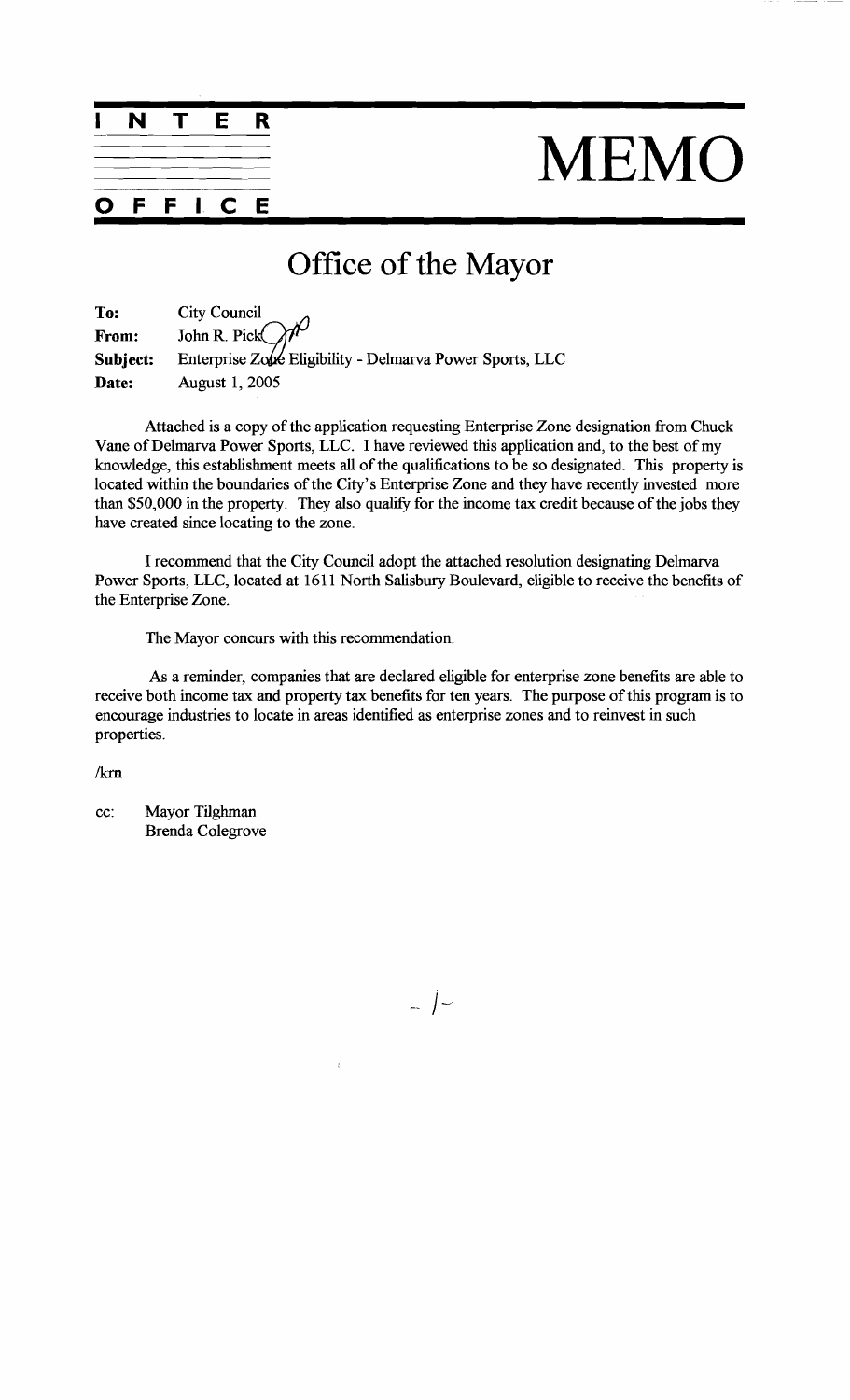## REQUEST FOR STATE ENTERPRISE ZONE QUALIFICATION IN THE CITY OF SALISBURY

This application allows us to determine whether or not your business is eligible to receive Enterprise Zone benefits. Please return the application to:

> John R. Pick, City Administrator City of Salisbury 125 North Division Street Salisbury, MD 21801-4940

If determined eligible, you will receive a letter confirming this determination from the City of Salisbury. Keep the letter as proof of your Enterprise Zone certification.

| <b>GENERAL INFORMATION NEEDED:</b>                              |
|-----------------------------------------------------------------|
| NAME OF Delmarve four Sports, LLC                               |
| <b>CONTACT</b><br>PERSON: Chuck Vane PHONE: 410-749-2453        |
| PRESENT<br>$LOCATION: 1611 W.Salisbury 0100.  Salisbury 100000$ |
| <b>TYPE OF</b><br>BUSINESS: Motor cycle Dealer                  |
| FEDERAL TAX ID NO. $43 - 2019519$ NAICS CODE:                   |
| HOW LONG IN THIS LOCATION: $\frac{1}{\sqrt{2\pi}}$              |
|                                                                 |

OWNER OF REAL PROPERTY WHERE BUSINESS IS LOCATED:  $C\ell$  I <u>properties</u>,  $CLC$ 

 $-2-$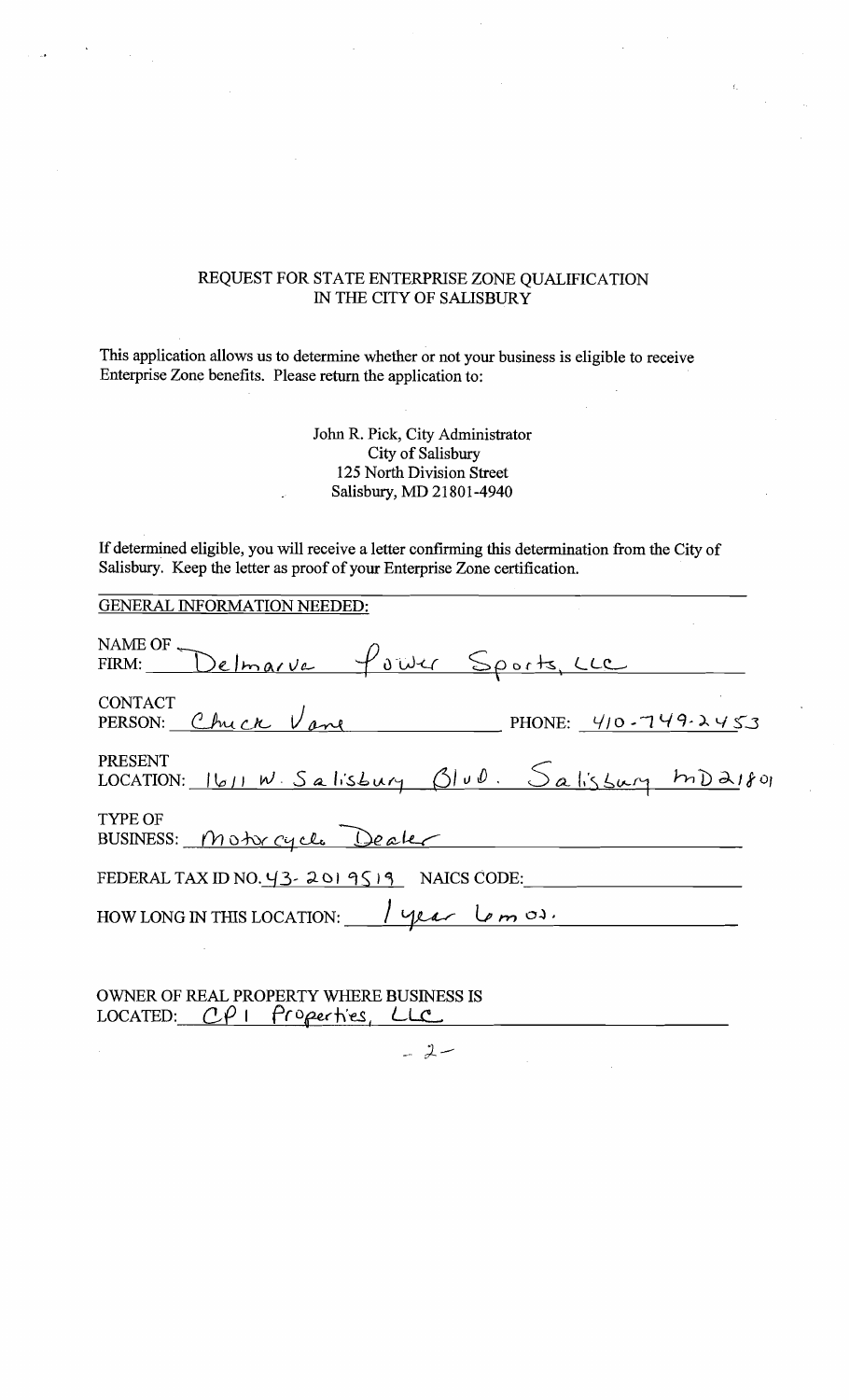| ADDRESS OF OWNER: $f.0.505/1781$ $S$ a lisbury $mD$ |      |  |  |
|-----------------------------------------------------|------|--|--|
|                                                     | 2180 |  |  |

OUR COMPANY QUALIFIES FOR ENTERPRISE ZONE BENEFITS BECAUSE (CHECK ALL THAT APPLY):

 $\overline{G}$ WE HAVE CREATED MORE THAN TWO FULL-TIME POSITIONS SINCE LOCATING IN THE ENTERPRISE ZONE\*.

\* (EMPLOYEES WORKING IN EXCESS OF 35 HOURS PER WEEK ON AVERAGE ARE CONSIDERED FULL TIME.)

WE HAVE INVESTED MORE THAN \$50,000 IN OUR PROPERTY LOCATED IN THE ENTERPRISE ZONE.

IF COMPANY QUALIFIES FOR ENTERPRISE ZONE BENEFITS DUE TO JOB CREATION, PLEASE COMPLETE THE FOLLOWING:

DATE COMPANY LOCATED IN THE ENTERPRISE ZONE:  $9/30/30$  0 3

NUMBER OF FULL-TIME EMPLOYEES EMPLOYED AT THIS LOCATION ON THE DATE COMPANY LOCATED IN THE ENTERPRISE ZONE:  $\bigcirc$ 

CURRENT NUMBER OF FULL-TIME EMPLOYEES EMPLOYED AT THIS LOCATION:  $\frac{13}{2}$ 6 added 2003 6 hired 2004  $2005$ 

IF COMPANY QUALIFIES FOR ENTERPRISE ZONE BENEFITS DUE TO INVESTMENT IN THE PROPERTY, PLEASE COMPLETE THE FOLLOWING:

> APPROXIMATE DATE ON WHICH IMPROVEMENTS WERE COMPLETED:  $\sqrt{uv}$  30, 2005

BRIEFLY DESCRIBE IMPROVEMENTS:  $a\sqrt{d_{\text{ing}}-1}d\theta$  or  $a\neq 1$ .  $\overline{G}$ 

 $0 f$ <u>ware house</u> Space. Service area and

APPROXIMATE COST OF IMPROVEMENTS:  $\frac{9}{4}$   $\partial$  00 000  $\mathbf{G}$ 

 $-3-$